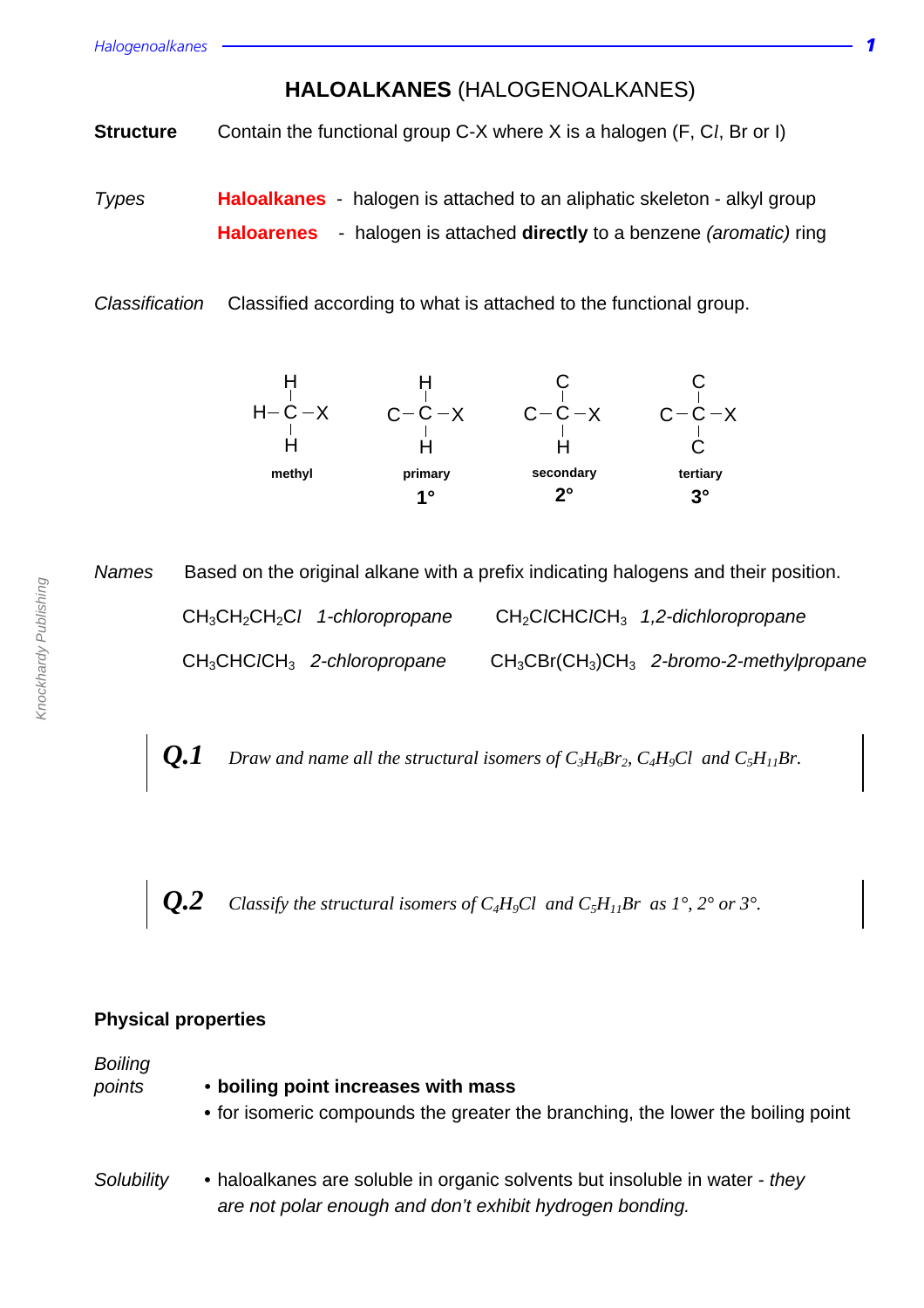



- a **dipole is induced** in the C-X bond and it becomes **polar**
- **•** the carbon is thus open to attack by nucleophiles



**polarity in a C-Br bond**

- Nucleophiles examples are **OH¯**, **CN¯**, **NH<sup>3</sup>** and **H2O**
	- possess **at least one LONE PAIR** of electrons
	- are **attracted to the slightly positive** (electron deficient) **carbon**

#### Basic

- mechanism the **nucleophile** uses its lone pair to provide the electrons for a new bond
	- as carbon can only have 8 electrons in its outer shell a **halide ion is displaced**
	- the result is **substitution** following attack by a nucleophile
	- the mechanism is therefore known as **NUCLEOPHILIC SUBSTITUTION**



## Rate of

reaction • the rate of reaction depends on the **strength** not the polarity of the C-X bond

| C-I $^{238}$ kJmol <sup>-1</sup>           | least polar |
|--------------------------------------------|-------------|
| C-Br $\frac{276}{100}$ kJmol <sup>-1</sup> |             |
| $C-Cl$ 338 kJmol <sup>-1</sup>             |             |
| $C-F$ $484$ kJmol <sup>-1</sup>            | most polar  |

*WEAKEST BOND* **EASIEST TO BREAK FASTEST REACTION**

# **Practical**

- investigation The time taken for a precipitate of silver halide is measured. The faster the precipitate forms, the faster the hydrolysis and the weaker the C-X bond.
	- warm equal amounts of each haloalkane in a water bath
	- add a solution of ethanol, water and aqueous silver nitrate to each
	- record the time it takes for a precipitate to appear

| AqC <i>l</i> | wh |
|--------------|----|
|--------------|----|

**AgBr** - **cream** AgI - **vellow** (AgF is soluble)

Knockhardy Publishing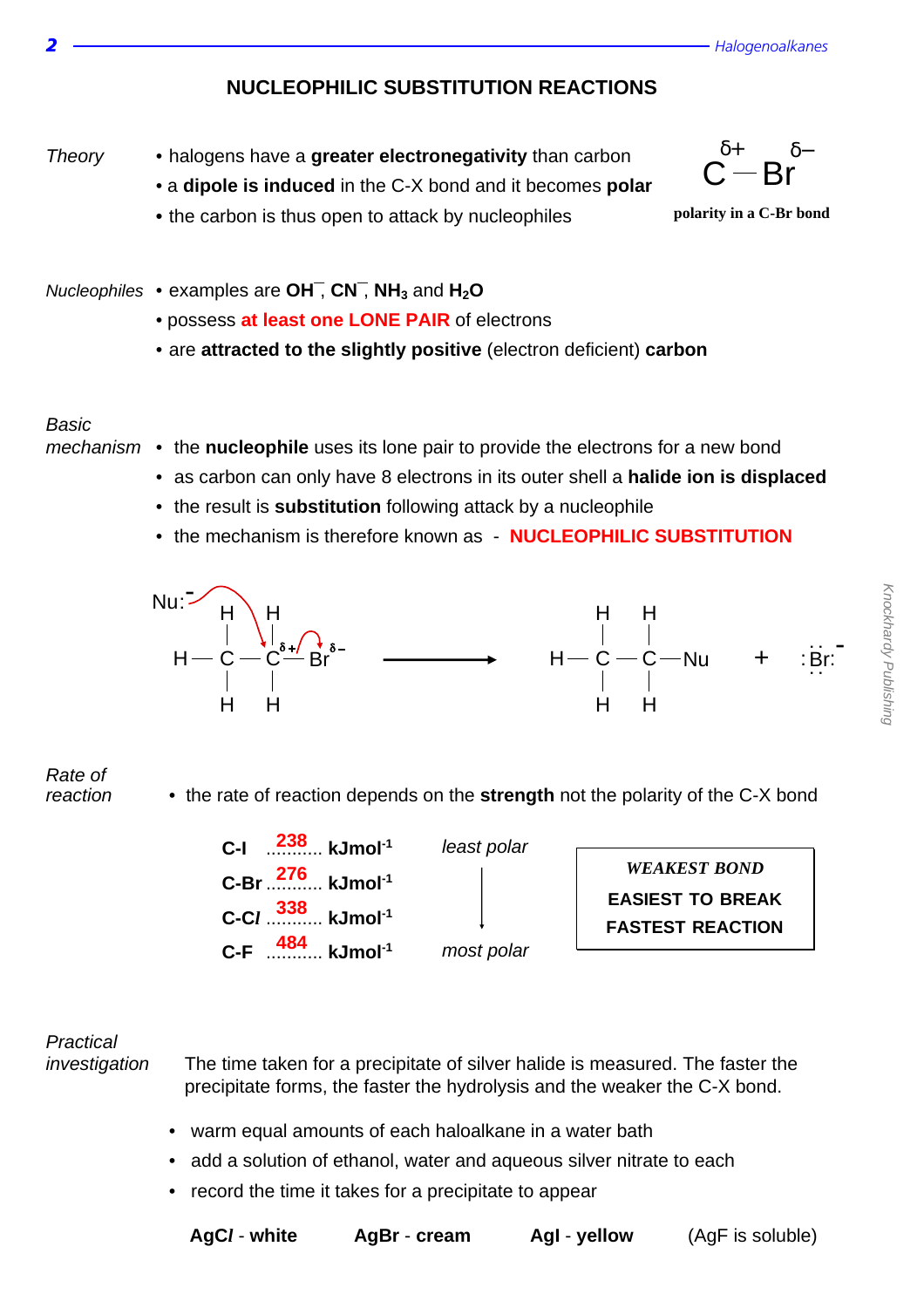| <b>NaOH</b> | Reagent<br>Conditions<br>Product<br>Nucleophile | <b>AQUEOUS</b> sodium (or potassium) hydroxide<br>Alcohol<br>hydroxide ion (OH <sup>-</sup> ) | Reflux in <b>aqueous</b> solution (SOLVENT IS IMPORTANT)                                                                               |
|-------------|-------------------------------------------------|-----------------------------------------------------------------------------------------------|----------------------------------------------------------------------------------------------------------------------------------------|
|             | Equation<br>e.g.<br>Mechanism                   | + $\mathsf{NaOH}(\mathsf{aq}) \longrightarrow$<br>$\textbf{C}_2\textbf{H}_5\textbf{Br}$ (I)   | $C_2H_5OH(1)$<br>Nabr(aq)<br>$\ddag$                                                                                                   |
|             | н<br>н                                          |                                                                                               | $H - C - C2 + C3 + C3 + C3 + C3 + C3 + C3 + C3 + C3 + C3 + C3 + C3 + C3 + C3 + C3 + C3 + C3 + C3 + C3 + C3 + C3 + C3 + C3 + C3 +$<br>н |

**WARNING** It is **important to quote the solvent** when answering questions. **Elimination** takes place when ethanol is the solvent.

This reaction (and the one with water) is sometimes known as **HYDROLYSIS**

**H<sub>2</sub>O** • A similar reaction to the above but SLOWER because...

- a) the liquids are **immiscible less chance of molecules colliding**
- b) water is a **poor nucleophile**
- **faster** reaction in an **alcohol/water mixture**; miscible = more collisions

Equation e.g.  $C_2H_5Br(1)$  +  $H_2O(1)$  ——>  $C_2H_5OH(aq/alc)$  + HBr(aq)

## **AgNO<sup>3</sup> Used to identify the halide in a haloalkane** - see above **(aq/alc)**

Write equations for the reactions of hot, aqueous NaOH with...

- *a) CH3CH2CH2 Br*
- *b) CH3CHBrCH2CH<sup>3</sup>*
- *c) (CH3)3CBr*

Advanced This form of nucleophilic substitution discussed so far is known as  $S_{N2}$ ; it is a bimolecular work process. An alternative method involves the initial breaking of the C-X bond to form a carbocation, or carbonium ion, (a unimolecular process -  $S<sub>N</sub>1$  mechanism), which is then attacked by the nucleophile.  $S_N1$  is favoured for tertiary haloalkanes where there is steric hindrance to the attack and a more stable tertiary, 3°, carbocation intermediate is formed.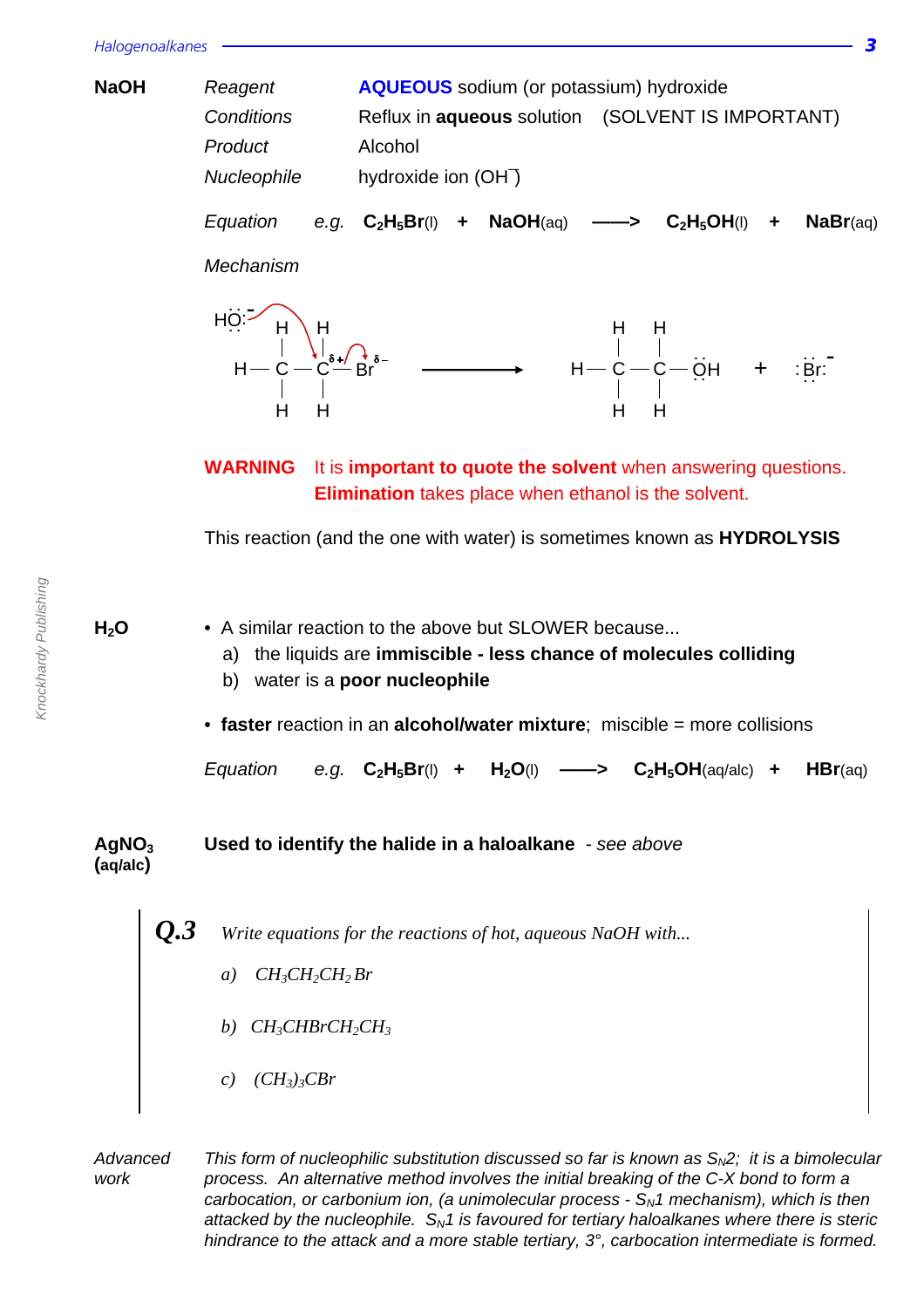$\overline{4}$   $\overline{--}$  Halogenoalkanes

Knockhardy Publishing

Knockhardy Publishing

**KCN** Reagent **Aqueous, alcoholic potassium** (or sodium) **cyanide** Conditions Reflux in aqueous, alcoholic solution Product Nitrile (cyanide) Nucleophile cyanide ion (CN¯) Equation **C2H5Br + KCN**(aq/alc) **——> C2H5CN + KBr** Mechanism **Importance extends the carbon chain by one carbon atom as the CN group can then be converted to carboxylic acids or amines**   $Hydrolysis$   $C_2H_5CN$  +  $2H_2O$  ——>  $C_2H_5COOH$  +  $NH_3$ Reduction **C2H5CN + 4[H] ——> C2H5CH2NH<sup>2</sup> NH**<sub>3</sub> Reagent Aqueous, alcoholic ammonia (in EXCESS) Conditions Reflux in aqueous, alcoholic solution under pressure H H C H H C H  $\overrightarrow{Br}$ <sup>e-</sup>  $\longrightarrow$   $H-C-C-CN$  + :Br: - H C H H  $\rm c{-}$ CN H  $N = C:$ <sup>-</sup>



H

H

H



H

H

The second ammonia molecule ensures the removal of HBr which would lead to the formation of a salt.

H

H

#### **A large excess of ammonia ensures further substitution doesn't take place**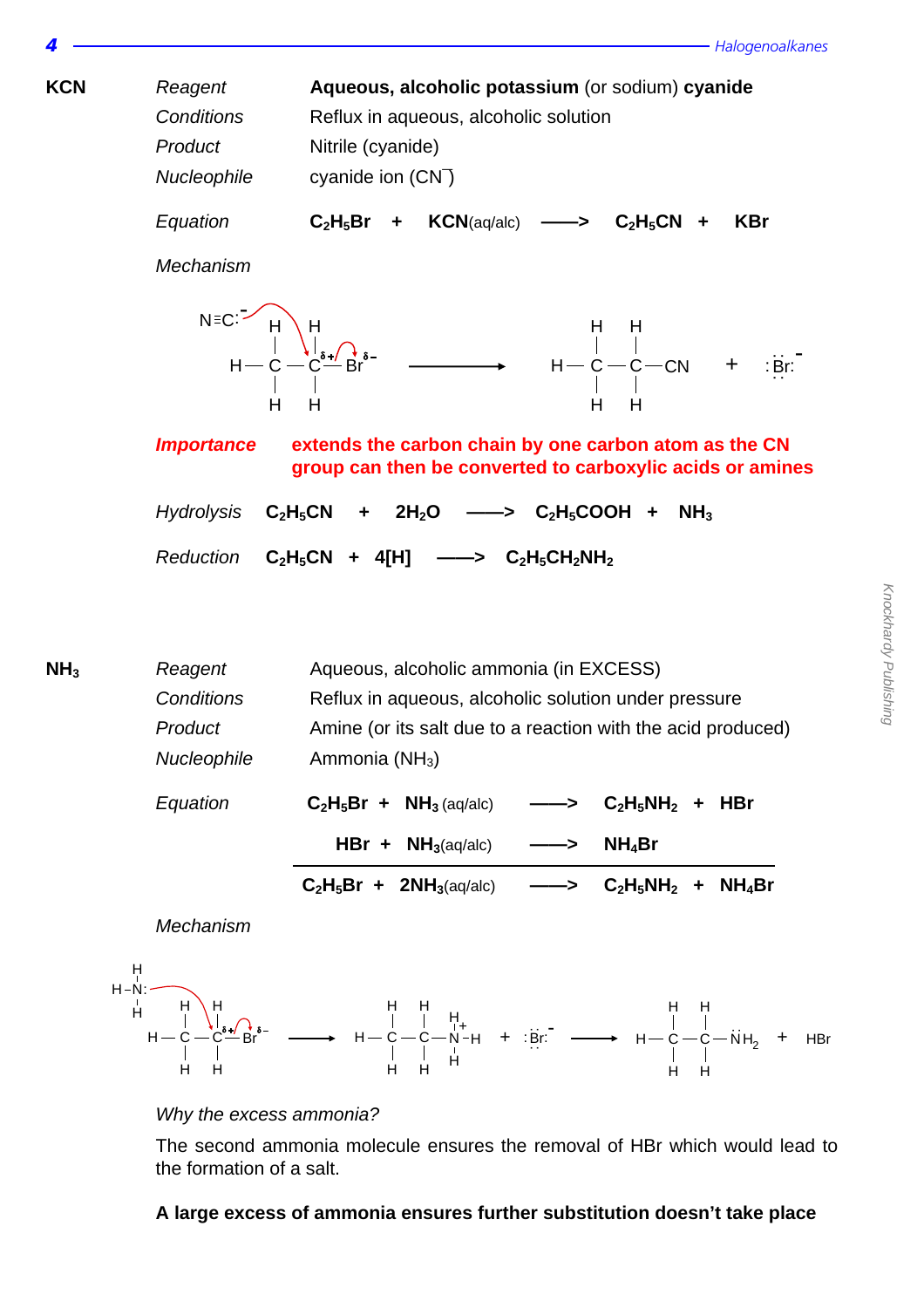#### Halogenoalkanes **5**

Problem The **amine produced is also a nucleophile** (lone pair on the N) and can attack another molecule of haloalkane to produce a 2° amine. This in turn is a nucleophile and can react further producing a 3° amine and, eventually an ionic quarternary ammonium salt.

> $C_2H_5NH_2$  +  $C_2H_5Br$   $\longrightarrow$  HBr +  $(C_2H_5)_2NH$  diethylamine, a 2° amine  $(C_2H_5)_2NH$  +  $C_2H_5Br$   $\longrightarrow$  **HBr** +  $(C_2H_5)_3N$  triethylamine, a 3° amine  $(C_2H_5)_3N$  +  $C_2H_5Br$  —>  $(C_2H_5)_4N^+$ tetraethylammonium bromide, (a 4° salt)

#### **OTHER REACTIONS OF HALOALKANES**

# **Friedel Crafts alkylation** substitutes an alkyl (e.g. methyl, ethyl) group onto a benzene ring

| equation     | $AICl_3$<br>C <sub>2</sub> H <sub>5</sub> Br + C <sub>6</sub> H <sub>6</sub> - > C <sub>6</sub> H <sub>5</sub> C <sub>2</sub> H <sub>5</sub> +<br><b>HBr</b> |  |  |
|--------------|--------------------------------------------------------------------------------------------------------------------------------------------------------------|--|--|
| electrophile | a carbocation ion $R^+$ (e.g. $CH_3^+$ )                                                                                                                     |  |  |
| mechanism    | electrophilic substitution                                                                                                                                   |  |  |
| conditions   | room temperature; dry inert solvent (ether)                                                                                                                  |  |  |
| reagents     | a haloalkane (RX) and anhydrous aluminium chloride $AlCl3$                                                                                                   |  |  |

**see notes on benzene**

#### **Preparation of haloalkanes - Summary**

(details can be found in other sections)

| alkanes  | $CH_4 + Cl_2 \longrightarrow CH_3Cl + HCl$   | Free radical substitution / UV light       |
|----------|----------------------------------------------|--------------------------------------------|
| alkenes  | $C_2H_4$ + HBr $\longrightarrow$ $C_2H_5Br$  | Electrophilic addition / no catalyst or UV |
| alcohols | $C_2H_5OH + HBr \rightarrow C_2H_5Br + H_2O$ | Protonation of alcohol with acid catalyst  |

From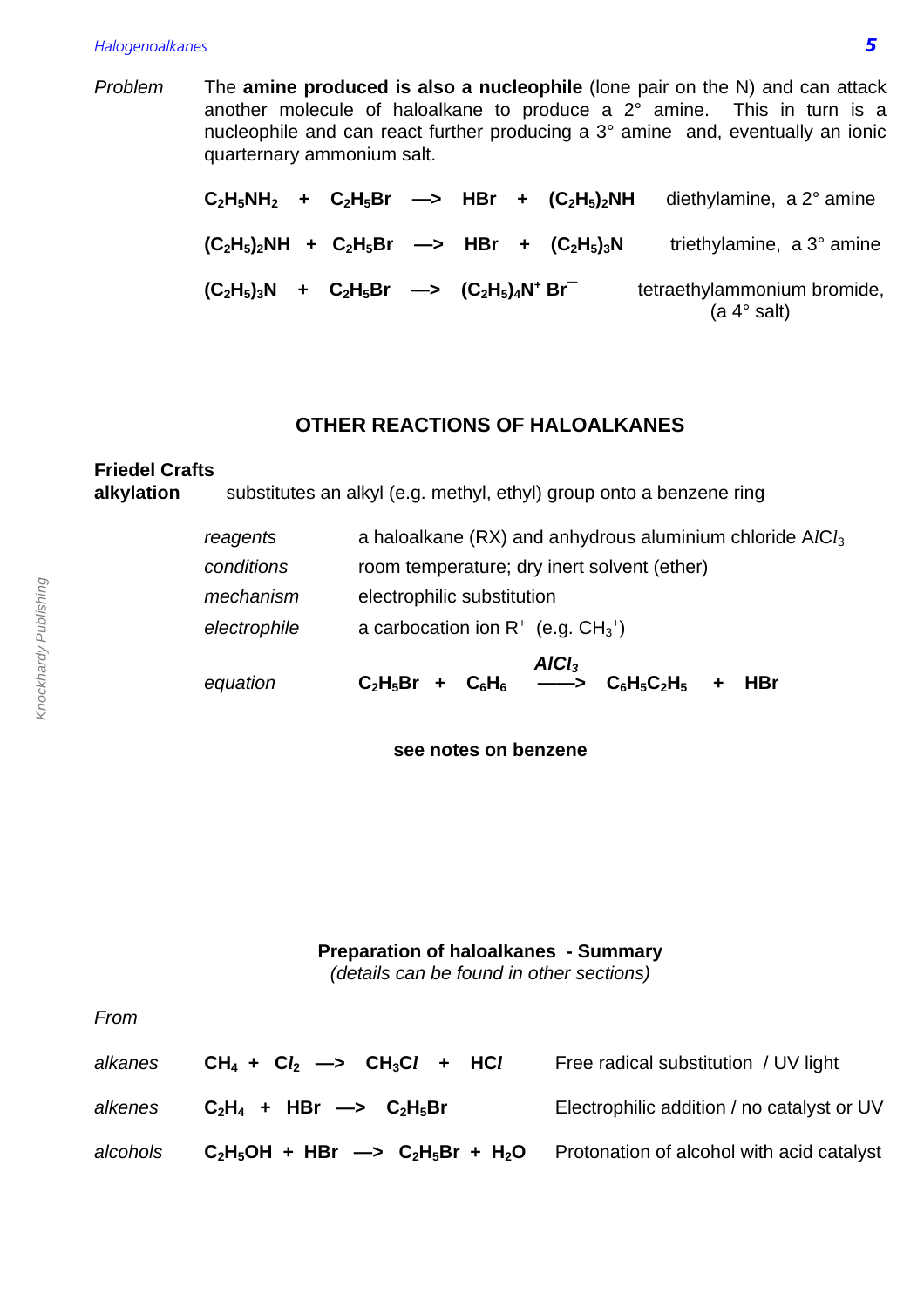### **USES OF HALOALKANES**

Synthetic The reactivity of the C-X bond means that haloalkanes play an important part in synthetic organic chemistry. The halogen can be replaced by a variety of groups via a nucleophilic substitution mechanism.

During the **manufacture of ibuprofen**, substitution of a bromine atom takes place.

| <b>Monomers</b> | chloroethene $CH_2 = CHCl$                      |                                         | tetrafluoroethene<br>$CF2 = CF2$                                |
|-----------------|-------------------------------------------------|-----------------------------------------|-----------------------------------------------------------------|
| <b>Polymers</b> | poly(chloroethene)<br>poly(tetrafluoroethene)   | PVC<br><b>PTFE</b>                      | $-CH_2 - CHCln$ packaging<br>$-(CF2 - CF2)n$ non-stick surfaces |
| CFC's           | dichlorofluoromethane<br>trichlorofluoromethane | CHFC <sub>l</sub><br>CF <sub>3</sub> Cl | refrigerant<br>aerosol propellant<br>blowing agent              |
|                 | bromochlorodifluoromethane                      | CBrClF <sub>2</sub>                     | fire extinguishers                                              |
|                 |                                                 | CCl <sub>2</sub> FCClF <sub>2</sub>     | dry cleaning solvent<br>degreasing agent                        |
|                 | All the above were chosen because of their      |                                         | • low reactivity<br>• volatility<br>• non-toxicity              |

#### **PROBLEMS WITH CFC's**

Ozone layer • CFC's have been blamed for environmental damage by thinning the ozone layer

- Ozone absorbs a lot of harmful UV radiation
- CFC's break up in the atmosphere to form free radicals

 $CF_2Cl_2 \longrightarrow \bullet CF_2Cl + \bullet Cl$ 

• free radicals catalyse ozone decomposition e.g.  $\cdot$ Cl + O<sub>3</sub> ——>  $\cdot$ ClO + O<sub>2</sub>

**•C***l***O + O ——> •C***l* **+ O<sup>2</sup>**

- overall **2O3 ——> 3O<sup>2</sup>**
- 
- Solution CFC's were designed by chemists to help people
	- chemists now synthesise **alternatives** to CFC's to protect the environment such as **hydrocarbons** and **HCFC's**
	- **CO<sup>2</sup>** can be use as an **alternative blowing agent**
	- this will allow the reversal of the ozone layer problem